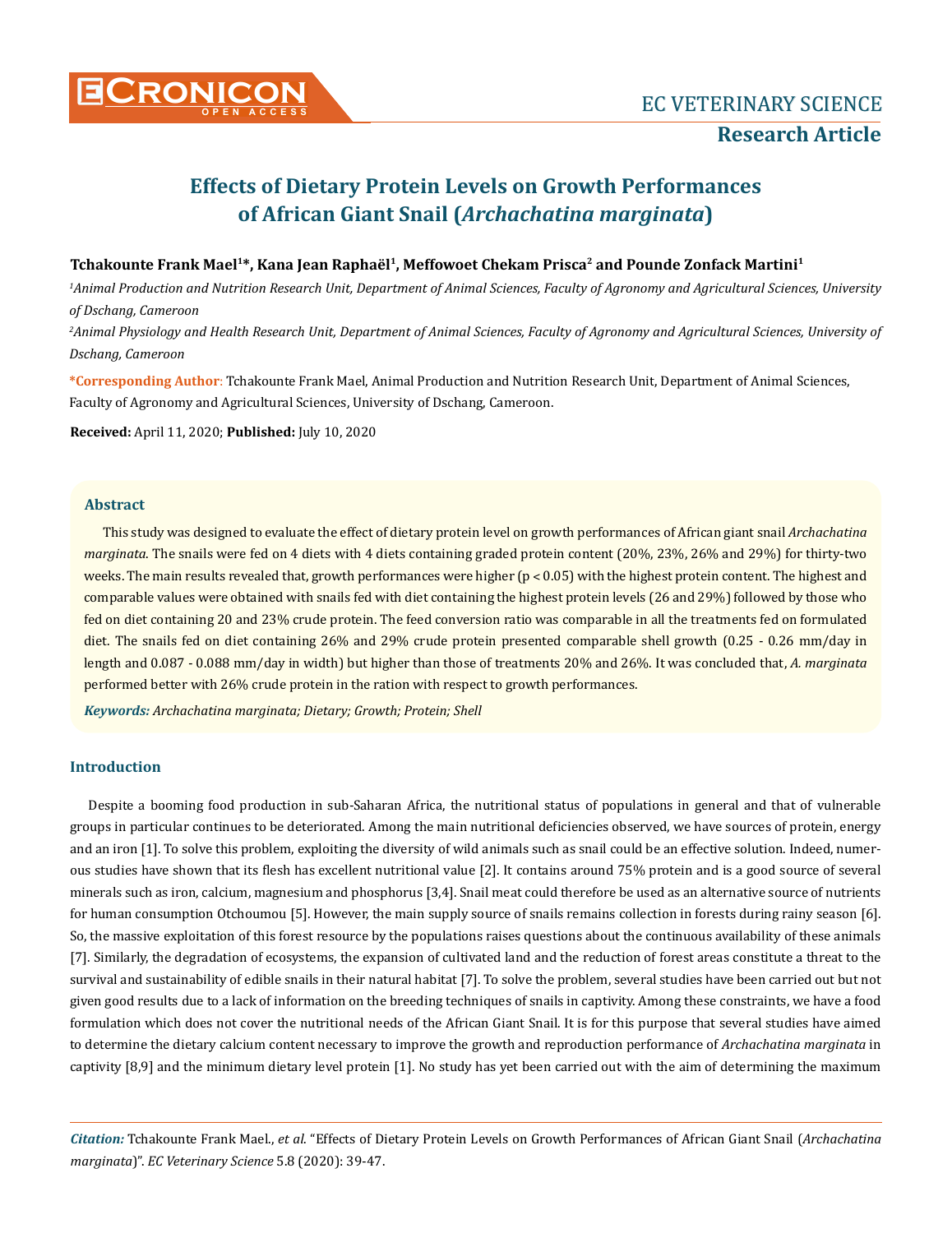level of dietary protein to guarantee the best growth and reproductive performances in the snail *Archachatina marginata*. This study was designed to determine the growth and reproductive protein need of African giant snail *Archachatina marginata*.

## **Materials and Methods**

## **Study area**

This study took place at the Teaching and Research Farm of the University of Dschang between March 2019 and December 2019. The breeding took place in bins arranged along the walls inside a building. The average temperature and the relative humidity in the building were 19.7°C and 62.4% respectively, while the temperature of the rearing substrate and its humidity were 16°C and 84% respectively. The photoperiod was natural.

## **Animals**

One hundred and eighty (180) young snails (*Archachatina marginata*) with average weight 10 ± 1g and 33.33 ± 1 mm in length and 24.25 ± 1 mm in width were used in this study. They were collected in cocoa plantations in the Moungo area (Njombé). The snails used in the study were selected based on their morphology and behavior: same live weight, well-formed shell, no breakage, individuals free from all visible and active traumas.

## **Substrate and breeding**

The snails were raised in rectangular plastic tanks with 45 cm, 30 cm and 25 cm respectively for length, width and depth. An anti-leak device consisting of a fine mesh (2 mm mesh) was placed above each tank to prevent snails from escaping. Feeders and drinkers were made of small kitchen dishes.

## **Experimental diets**

Four experimental diets (T1, T2, T3, and T4) were used. The 4 diets were obtained by varying the quantity of fishmeal (source of protein) and other ingredients, so as to obtain a protein level of 20%, 23%, 26%, 29% respectively for the T1, T2, T3 and T4. The calcium level in the diets was set at 16% [8]. The proportions of the various ingredients used for the composition of different diets are given in the table1 below.

|                                | <b>Experimental formulated diets</b> |            |            |            |  |
|--------------------------------|--------------------------------------|------------|------------|------------|--|
| <b>Ingredients (Kg)</b>        | T1 (20%CP)                           | T2 (23%CP) | T3 (26%CP) | T4 (29%CP) |  |
| Maize                          | 30                                   | 26         | 21.50      | 15         |  |
| Cotton cake                    | 2                                    |            |            | 2.5        |  |
| Fish meal                      | 27.75                                | 34.75      | 40.25      | 44.50      |  |
| Sea shell                      | 37.00                                | 36         | 35         | 34.25      |  |
| Palm oil                       | 2.5                                  | 2.5        | 2.5        | 3          |  |
| Salt                           | 0.25                                 | 0.25       | 0.25       | 0.25       |  |
| Prémix 0.5%                    | 0.5                                  | 0.5        | 0.5        | 0.5        |  |
| Total                          | 100                                  | 100        | 100        | 100        |  |
| Analysed chemical composition  |                                      |            |            |            |  |
| Crude protein (%)              | 20.01                                | 22.87      | 25.98      | 28.95      |  |
| Metabolisable Energy (Kcal/DM) | 2213.20                              | 2321.10    | 2315.82    | 2321.26    |  |
| Fat $(\%)$                     | 3.12                                 | 3.23       | 3.20       | 3.28       |  |
| Calcium (%)                    | 15.95                                | 16.07      | 16.01      | 15.96      |  |
| Phosphorous (%)                | 1.15                                 | 1.2        | 1.22       | 1.23       |  |
| Potassium (%)                  | 0.09                                 | 0.10       | 0.11       | 0.12       |  |
| Magnésium (%)                  | 0.56                                 | 1.02       | 1.04       | 1.04       |  |
| Natrium (%)                    | 0.42                                 | 0.40       | 0.40       | 0.44       |  |
| Iron $(\%)$                    | 0.12                                 | 0.11       | 0.12       | 0.14       |  |

*Table1: Chemical composition of experimental diets.*

*T1: Diet containing 20% of crude protein; T2: Diet containing 23% of crude protein;* 

*T3: Diet containing 26% of crude protein; T4: Diet containing 29% of crude protein.*

40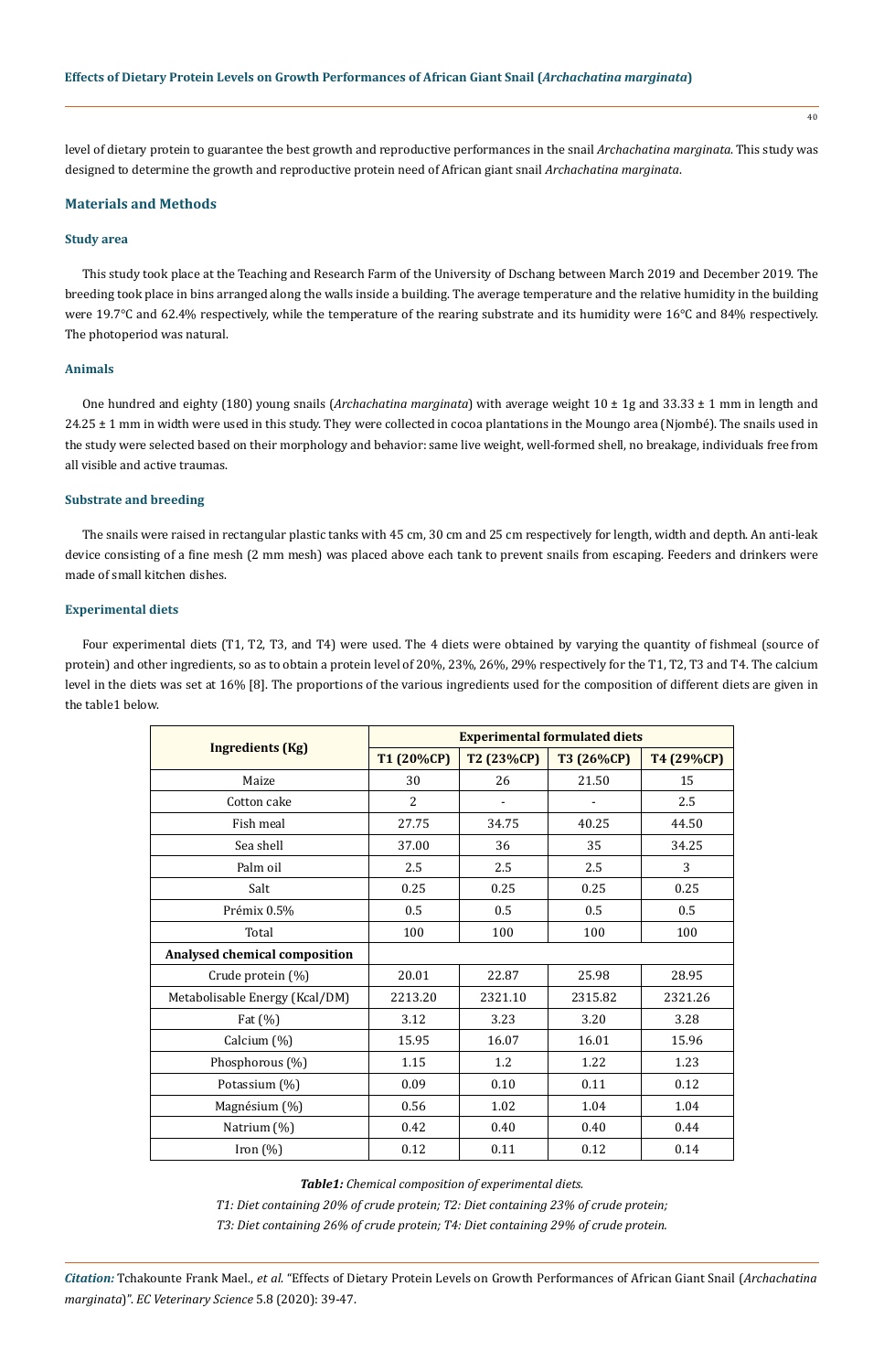#### **Experimentation and data collection**

One hundred and eighty (180) young *Archachatina marginata* with equal average weight (10 ± 1g) and length of shells (33.33 ± 1 mm) were randomly distributed in 20 breeding tanks with a density of 75 snails/m<sup>2</sup> with 9 snails/tank replicated 4 times. Inside each tank, 10 cm of sawdust was introduced as breeding substrate. The moisture content of the substrate was maintained above 85% by watering every day each tank with the same amount of water (120 ml).

## **Growth performances**

The feed was weighed and fed to the snails, and every two days the leftover was weighed. Troughs and feeders were properly cleaned before being reused. Faeces were also removed after every two days and once a week the breeding substrate was stirred and mortalities of snails recorded. The snails were weighed every two weeks for a period of eight months using a 1g precision scale. Length of the shells was measured with electronic callipers to assess monthly shell growth. Feed intake, weight gain, shell growth, and mortality rate were calculated as proceeded by Otchoumou., *et al* [10].

#### **Feed intake (FI)**

The feed intake was calculated using the formula below:

Feed intake (FI) = Quantity of fed served - Refusal quantity.

#### **Live weight**

Live weight is used to assess changes in body mass, snails were weighed at the beginning of the trial and every 14 days thereafter using a 1g precision scale. The weight gain was calculated by making the difference in weight between two consecutive weighing. The length and diameter of the shells were measured with electronic callipers in order to evaluate shell growth.

#### **Weight gain (Wg)**

The daily gain in live weight was expressed using the following formula:

 $Wg (g/d) = (P2-P1)/(T2-T1)$ 

With Wg = Weight gain, P1 (g) = Initial weight; P2 (g) = Final weight; T1 (d) = Day 1; T2 (d) = Final day.

#### **Shell growth (Sg)**

The shell growth expresses the growth in length and width of the shell:

 $Sg$  (mm/d) = (L2-L1)/(T2-T1)

With L1 (mm) = Initial length of the shell; L2 (mm) = Final length of the shell; T1 (d) = Day 1; T2 (d) = Final day.

## **Feed conversion ratio (FCR)**

The feed conversion ratio was expressed by the following formula:

FCR = (Amount of feed consumed (g) / (Weight gain (g)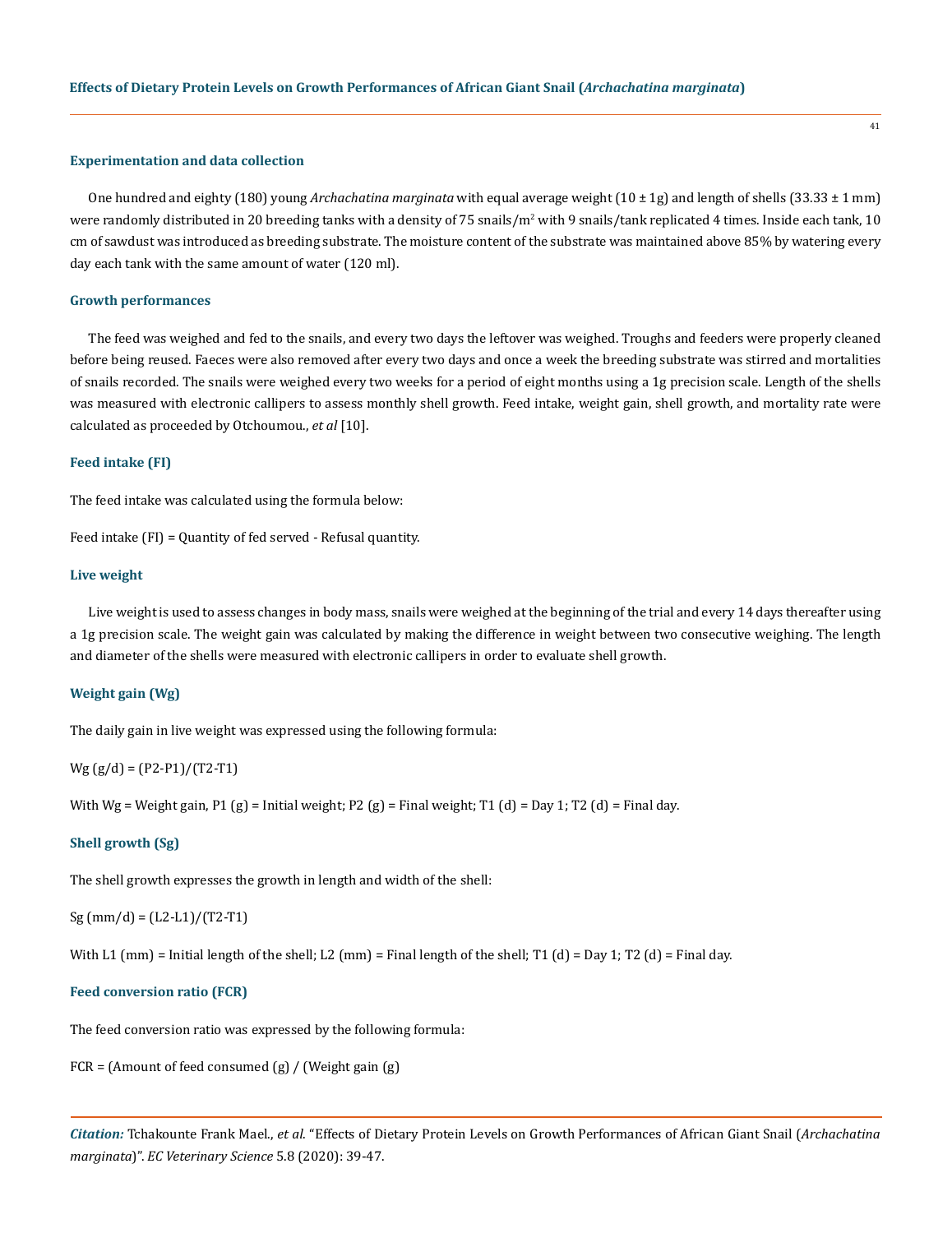## **Cumulative mortality rate (CMr)**

The mortality rate was calculated according to the following formula:

CMr (%) = Nm x 100/Ei

With Nm = Total number of dead snails; Ei = Initial number of snails.

#### **Statistical analysis**

The data collected on the different parameters were submitted to one way analysis of the variance test by General Linear Model procedure of statistical package for Social Science Software (SPSS 20.0). In case of significant difference between treatment groups, the means were separated by the Duncan Multiple Range test at 5% threshold.

## **Results**

## **Growth performances**

The weight growth performances and the mortality rate of *Archachatina marginata* as affected by dietary level protein are summarized in table 2. It appears that all growth characteristics were significantly influenced  $(p < 0.05)$ . The highest and comparable values were obtained with snails fed with diet containing the highest protein levels (26 and 29%) followed by those who fed on diet containing 20 and 23% crude protein. The cumulative mortality rate was higher in snails fed on 20% crude protein.

| <b>Growth characteristics</b> | <b>Experimental diets</b>     |                               |                               |                              |       |
|-------------------------------|-------------------------------|-------------------------------|-------------------------------|------------------------------|-------|
|                               | <b>T1</b>                     | T <sub>2</sub>                | T <sub>3</sub>                | <b>T4</b>                    | p     |
| Daily feed intake $(g/d)$     | $1,12 \pm 0,08^{\rm a}$       | $1,18 \pm 0,07$ <sup>a</sup>  | $1,13 \pm 0,01$ <sup>a</sup>  | $1,18 \pm 0,01$ <sup>a</sup> | 0,451 |
| Final weight (g)              | $63,51 \pm 2,74$ <sup>b</sup> | $64,17 \pm 3,80$ <sup>b</sup> | $73.94 \pm 2.87$ <sup>a</sup> | $73.96 \pm 8.12^{\circ}$     | 0,045 |
| Total weight gain (g)         | $53,51 \pm 2,74$ <sup>b</sup> | $54,17 \pm 3,80^{\rm b}$      | $64,08 \pm 2,82^{\circ}$      | $63,96 \pm 8,12^{\circ}$     | 0,043 |
| Daily weight gain $(g/d)$     | $0.22 \pm 0.01^{\rm b}$       | $0.23 \pm 0.01^{\rm b}$       | $0.26 \pm 0.01$ <sup>a</sup>  | $0.27 \pm 0.03$ <sup>a</sup> | 0,041 |
| Feed conversion ration        | $3.15 \pm 0.80^{\circ}$       | $2,53 \pm 0,45^{\circ}$       | $2,13 \pm 0,15^{\circ}$       | $2,38 \pm 0,49^{\rm a}$      | 0,192 |
| Mortality rate (%)            | $11.11 \pm 0.00^{\circ}$      | $13.88 \pm 0.00^{\circ}$      | $8.33 \pm 0.00^{\circ}$       | $5.55 \pm 0.00^{\circ}$      | 0,000 |

*Table 2: Effect of protein level in diet on growth and mortality rate of Archachatina marginata. a, b, c: Averages bearing the same letter on the same line are not significantly different (P ˃ 0.05);* 

*T1: Diet containing 20% of crude protein; T2: Diet containing 23% of crude protein; T3: Diet containing 26% of crude protein; T4: Diet containing 29% of crude protein.*

Table 3 summarizes the linear and diametral shell growth of *Archachatina marginata* as affected by dietary level protein. It appears that the snails fed on diet containing 26% and 29% crude protein presented comparable shell growth but higher than those of treatments T1 and T2.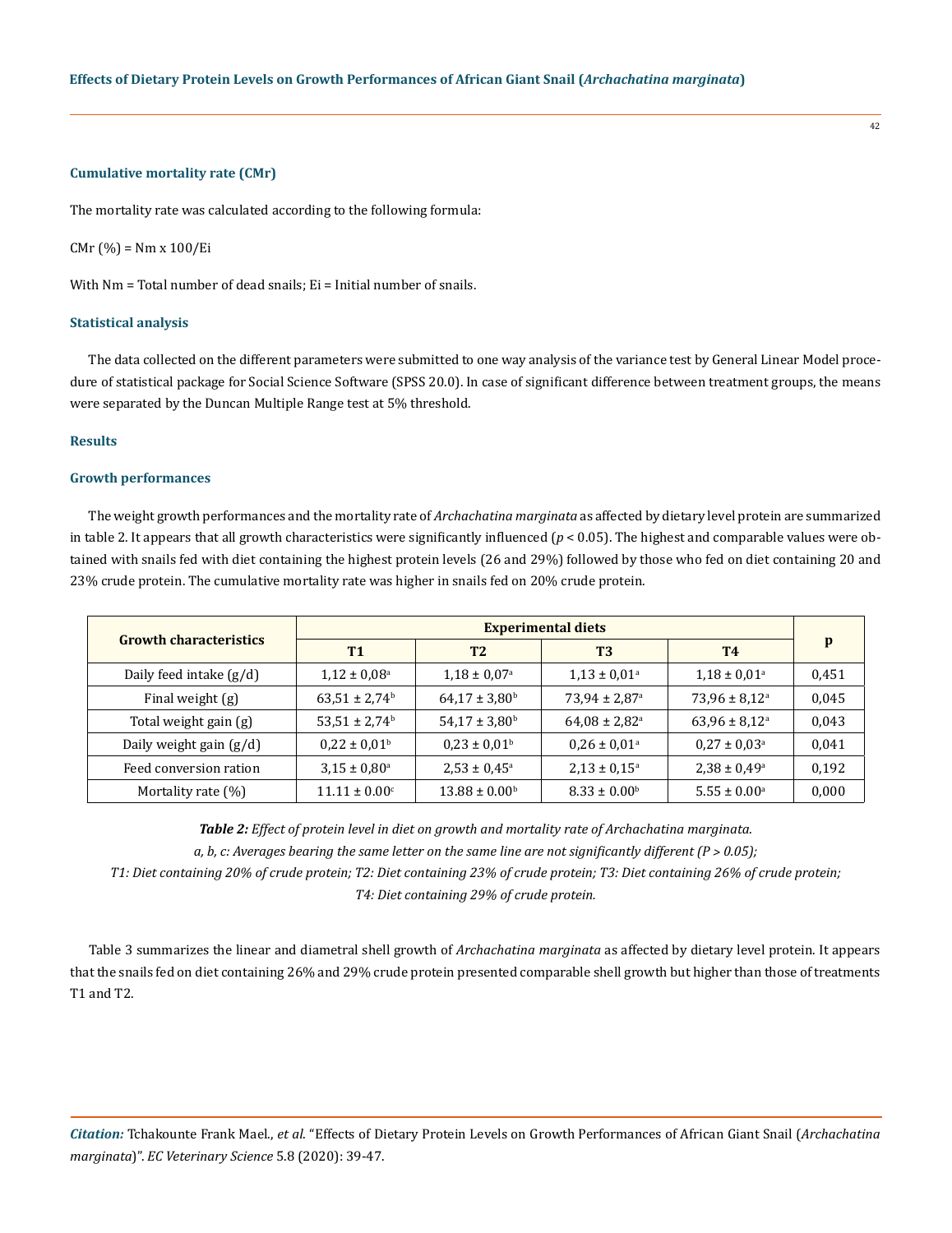| <b>Shell growth Characteristics</b> | <b>Experimental diets</b>     |                               |                               |                               |       |
|-------------------------------------|-------------------------------|-------------------------------|-------------------------------|-------------------------------|-------|
|                                     | <b>T1</b>                     | T <sub>2</sub>                | T3                            | <b>T4</b>                     | p     |
| Final shell length (mm)             | $82,11 \pm 0,99$ <sup>b</sup> | $81,90 \pm 1,21$ <sup>b</sup> | $88,35 \pm 1,74$ <sup>a</sup> | $87,35 \pm 3,01^{\circ}$      | 0,00  |
| Shell growth in length (mm/d)       | $0.21 \pm 0.01^{\rm b}$       | $0.22 \pm 0.01$ <sup>b</sup>  | $0.25 \pm 0.01$ <sup>a</sup>  | $0.25 \pm 0.020$ <sup>a</sup> | 0,010 |
| Final shell width (mm)              | $41,60 \pm 1,88$ <sup>b</sup> | $41,40 \pm 0,15^{\circ}$      | $42,64 \pm 2,41^{\circ}$      | $44,75 \pm 1,22^{\circ}$      | 0,00  |
| Shell growth in width (mm/j)        | $0.077 \pm 0.05^{\text{a}}$   | $0.080 \pm 0.05^{\text{a}}$   | $0.087 \pm 0.06^{\circ}$      | $0.088 \pm 0.05^{\text{a}}$   | 0,053 |

*Table 3: Effect of protein level in diet on shell growth of Archachatina marginata. a, b, c: Averages bearing the same letter on the same line are not significantly different*  $(P > 0.05)$ *; T1: Diet containing 20% of crude protein; T2: Diet containing 23% of crude protein; T3: Diet containing 26% of crude protein; T4: Diet containing 29% of crude protein.*

**Shell growth evolution**

The monthly shell growth in length of the snails as affected by dietary level protein is illustrated in figure 1. It appears that the curves have the same profile and the same trend from the beginning to the end of the experiment. However, from the 3<sup>rd</sup> month, the higher shell length was recorded with snails fed on diet containing the highest protein level.



*Figure 1: Monthly shell growth in length evolution of Archachatina marginata as affected by the protein level of the diet. T1: Diet containing 20% of crude protein; T2: Diet containing 23% of crude protein; T3: Diet containing 26% of crude protein; T4: Diet containing 29% of crude protein.*

The shell growth evolution in width of the snails as affected by dietary level protein is illustrated in figure 2. It appears that the curves have the same profile and the same trend from the beginning until the end of the experiment.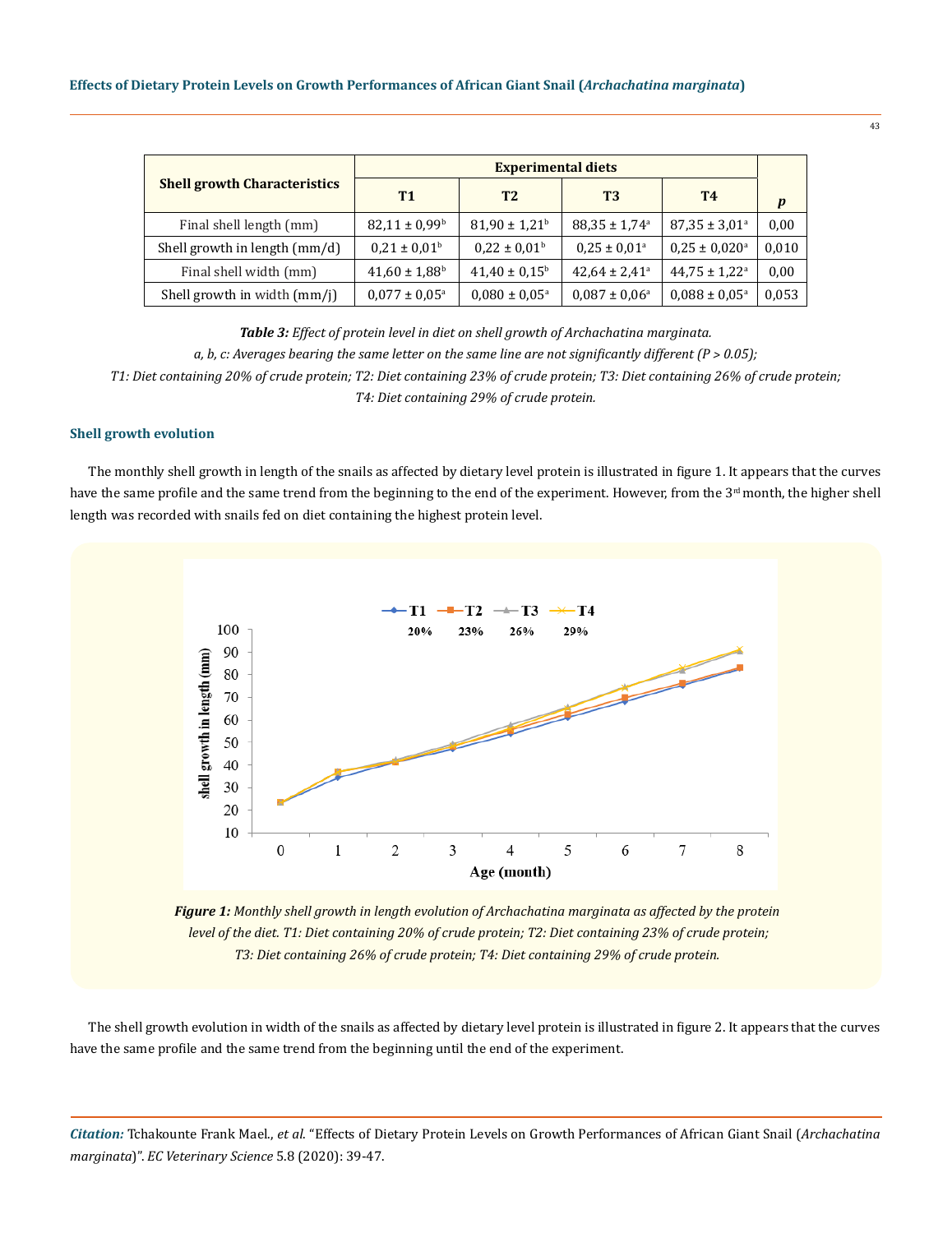

*Figure 2: Monthly shell growth in width evolution of Archachatina marginata as affected by the protein level of the diet. T1: Diet containing 20% of crude protein; T2: Diet containing 23% of crude protein; T3: Diet containing 26% of crude protein; T4: Diet containing 29% of crude protein.*

#### **Feed intake evolution**

The bi-weekly evolution of feed intake as affected by the protein level of the diet is shown in figure 3. It appears that, the curves have the same profile. However, from the 20<sup>th</sup> week until the end of the study, the feed intake of snails fed with ration containing 20% crude protein was higher than that of the other three treatments (T2, T3 and T4).



*Figure 3: Bi-weekly evolution of feed intake of Archachatina marginata as affected by the protein level of the diet. T1: Diet containing 20% of crude protein; T2: Diet containing 23% of crude protein; T3: Diet containing 26% of crude protein; T4: Diet containing 29% of crude protein.*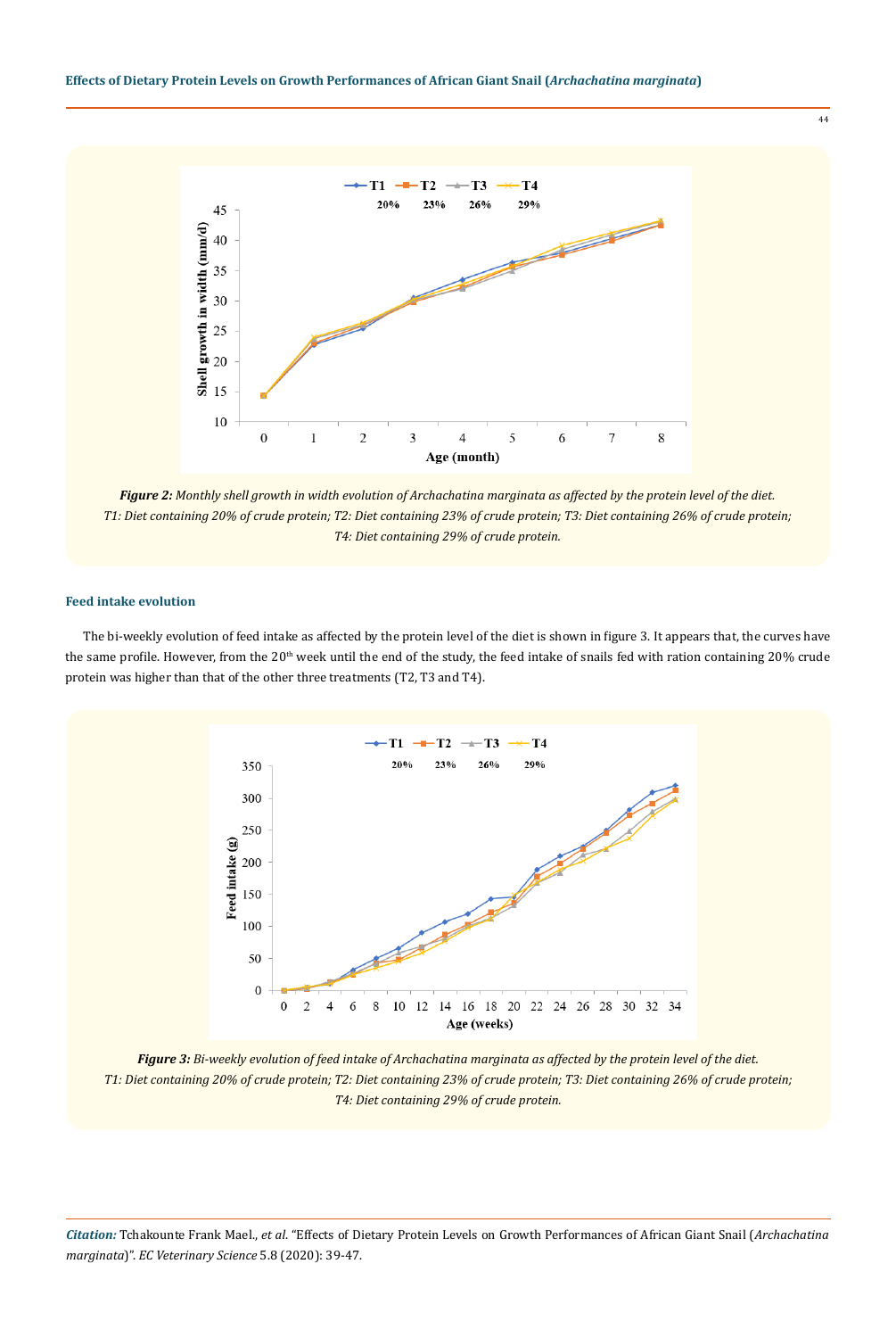#### **Live weight evolution**

The bi-weekly evolution of the live weight of the snails according to the protein level of diet is illustrated by the figure 4. But, from the 12<sup>th</sup> week until the end of the study, the live weight of snails fed on 26 and 29% protein was higher than that of snails fed on diet containing 20 and 23% protein level. We also note that, from the  $12<sup>th</sup>$  to the 28<sup>th</sup> week of the study, the live weight of the snails fed on 26% crude protein is below that of the snails of the T4 treatment before being confused from the 30<sup>th</sup> week, and this until at the end of the study.



*Figure 4: Bi-weekly evolution of live body weight of Archachatina marginata as affected by the protein level of the diet. T1: Diet containing 20% of crude protein; T2: Diet containing 23% of crude protein; T3: Diet containing 26% of crude protein; T4: Diet containing 29% of crude protein.*

## **Discussion**

The results of this study confirmed those of many authors [11-15] who have shown that by feeding snails with a formulated diet, the results were better because of their good nutritional value especially in calcium, protein, energy and vitamins. According to these authors, a diet based on plants such as green fodder, fruits and even tubers gives poor results in growth because of their low nutrient content. In addition to their physiological role, these nutrients are involved in the growth of the shell and therefore of the whole snail. Formulated diets are therefore suitable for feeding snails and are easier to use than plants. They provide energy, protein, minerals and vitamins that animals need. All these observations made it possible to envisage a formulated diet for snails as is the case in conventional species.

From our results based on effects of dietary protein level on growth performance of *Archachatina marginata*, it appeared that food intake was comparable (1.12 - 1.18g/d) in all the treatments receiving the diet composes with the increasing level of protein, but the values obtained in this study are slightly higher than 1 g/d obtained by Sika., *et al* [13]. However, the average daily weight gain (0.22 - 0.27g/d) was significantly influenced by the increasing level of dietary protein. These observations corroborate those of Ogbolo *et al.* [16] who reported that the weight of snails improves with increasing protein levels in the diet. Thus, the increase in protein content in rations has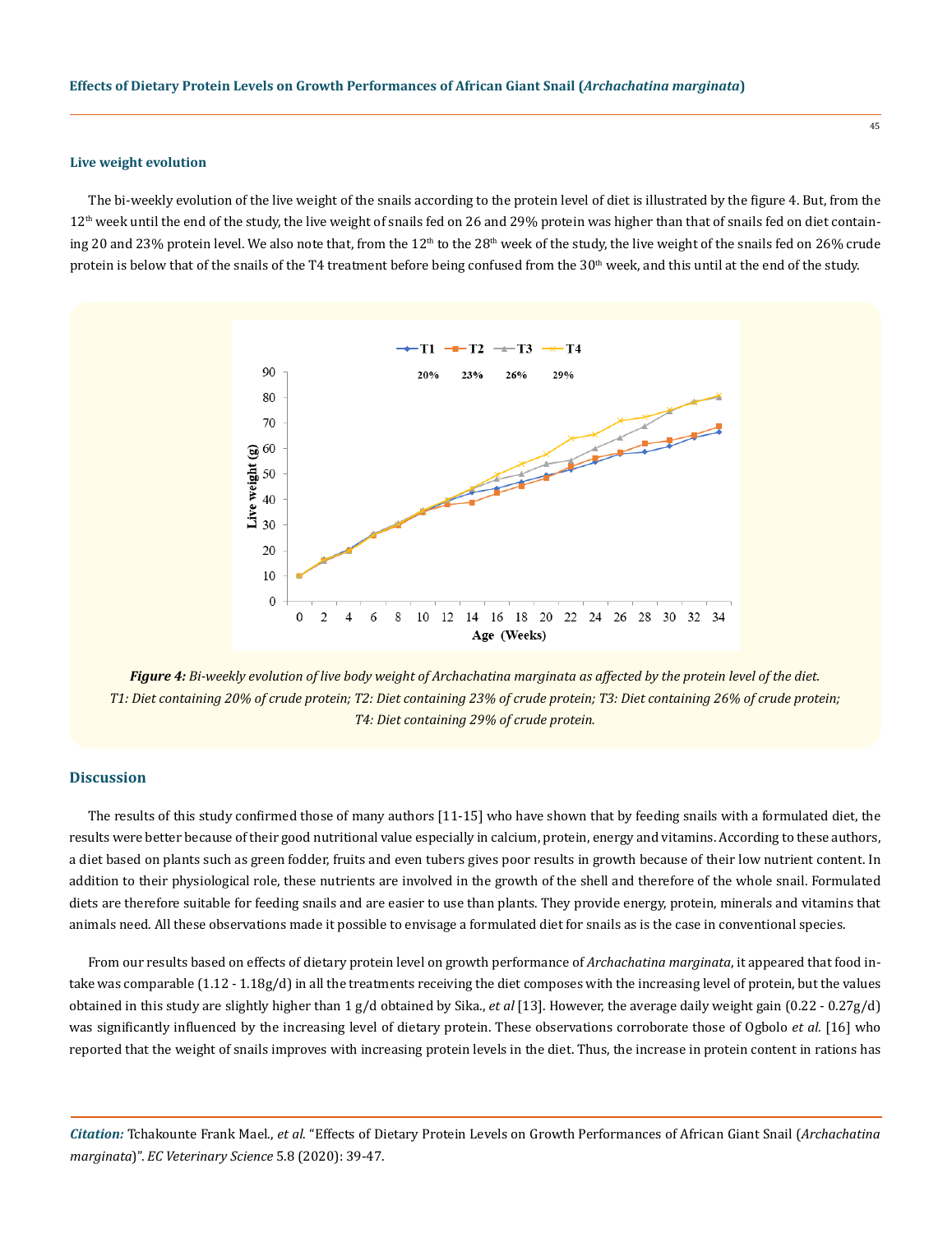a remarkable effect on the weight gain of snails *Archachatina marginata*. Likewise, Sika., *et al.* [12] and Sika., *et al.* [13] also noted that the snails *Archachatina marginata* and *Achatina fulica* experienced an improvement in their growth performance with the increase of dietary protein level. Feed conversion ratio showed no significant difference but the values obtained in the present study are higher than those reported by Ogbolo., *et al.* [16] (1.29 - 1.39) and close to those obtained by Tchakounte., *et al.* [8] (2.12 - 2.33) for the same species. These differences could be explained by the potentially different genetic characteristics of the species used by the authors due to the existence of several subspecies not yet identified [17] and another hand to the experimental techniques conditions. The snails fed on formulated diet recorded the highest survival rate (94.45%). This survival rate is close to that recorded by Ojebiyi., *et al.* [18] in *Archachatina marginata* receiving a formulated diet containing soybean and cassava residues as a source of protein (18.28% protein). While Otchoumou., et al. [6] obtained values ranging from 30 to 63% mortality rate in *Archachatina ventricosa* fed on two diets composed of leaves of *Lactuca sativa* and *Brassica oleracea* for the first diet and leaves of *Laportea aestuans* and *Phaulopsis falcisepala* for the second diet. Furthermore, Babalola., *et al.* [19] obtained 40% mortality rate in *Archachatina marginata* fed on leaf of *Euphorbia heterophylla* supplemented with bone meal as a source of calcium. This observation suggest that, increasing mortality rate is correlated with the low nutritional value of the ration. Indeed, formulated diets are rich in dry matter, proteins, minerals and vitamins and less water than leaves and fruits.

The results also showed that a daily shell growth of snails fed on 26 and 29% crude protein presented comparable performances (0.25 and 0.26 mm/d) but higher than those of T1 and T2 diets (0.22 mm/d). These values are slightly higher than those reported by Aman., *et al.* [20] which vary between 0.28 and 0.39 mm/d for *Archachatina marginata* fed on diet containing 12% calcium and 17.48% crude protein. While Ojebiyi *et al.* [18] obtained lower values (0.126 - 0.146 mm/d in length and 0.081 - 0.064 mm/d in width) for the same species with a diet containing 17.68% crude protein. The gains in shell lengths obtained by Ogbolo., *et al.* [16] (0.019 - 0.23 cm/d in length and 0.01 cm/d in width) depending on dietary protein level are much higher than the values obtained in the present study. These observations could be explained by the fact that the shell growth of snails is much more influenced by the dietary calcium level than by the dietary protein level. But it is essential to note the synergistic action of all mineral elements and organic matter as proteins, lipids and carbohydrates in the metabolism of growth and even of reproduction [21].

## **Conclusion**

The present results showed that *A. marginata* performed better with 26% crude protein in the diet with regard to growth rates.

## **Bibliography**

- 1. FAO. Conférence internationale sur la nutrition Rome (2014): 19-21.
- 2. Sika PNA., *et al.* ["Effet de la teneur en protéines alimentaires sur la croissance de l'escargot](https://www.researchgate.net/publication/315169244_Effet_de_la_teneur_en_proteines_alimentaires_sur_la_croissance_de_l%27escargot_Achatina_fulica_Bowdich_1720) *Achatina fulica* (Bowdich, 1720)". *Interna[tional Journal of Innovation and Applied Studies](https://www.researchgate.net/publication/315169244_Effet_de_la_teneur_en_proteines_alimentaires_sur_la_croissance_de_l%27escargot_Achatina_fulica_Bowdich_1720)* 1 (2015a): 85-93.
- 3. Bbnrv. Les vertues diétetique de l'escargot (2018).
- 4. Bouye TR., *et al.* ["Etude de la croissance d'un escargot géant africain comestible:](https://www.ajol.info/index.php/jab/article/view/155056) *Achatina achatina* (Linné, 1758) élevé sur du sub[strat amendé à la poudre de coquilles d'escargot".](https://www.ajol.info/index.php/jab/article/view/155056) *Journal of Applied Biosciences* 109 (2017a): 10630-10639.
- 5. Otchoumou A. "Effet de la teneur en calcium d'aliments composés et de la photopériode sur les performances biologiques chez trois espèces d'escargots Achatinidae de Côte d'Ivoire élevées en bâtiment. Thèse de Doctorat d'Etat ès-Sciences Naturelles en Biologie et Ecologie Animales, Université d'Abobo-Adjamé, Abidjan-Côte d'Ivoire (2005): 171.
- 6. Otchoumou A., *et al.* ["Les escargots comestibles de Côte d'Ivoire: effets de quelques plantes, d'aliments concentrés et de la teneur](https://www.researchgate.net/publication/231520762_Les_escargots_comestibles_de_Cote_d%27Ivoire_Effet_de_quelques_plantes_d%27aliments_concentres_et_de_la_teneur_en_calcium_alimentaire_sur_la_croissance_d%27Archachatina_ventricosa_Gould_1850_en_elevage_hors) [en calcium alimentaire sur la croissance d'Archachatina ventricosa \(Gould, 1850\) en élevage hors-sol en bâtiment".](https://www.researchgate.net/publication/231520762_Les_escargots_comestibles_de_Cote_d%27Ivoire_Effet_de_quelques_plantes_d%27aliments_concentres_et_de_la_teneur_en_calcium_alimentaire_sur_la_croissance_d%27Archachatina_ventricosa_Gould_1850_en_elevage_hors) *Tropicultura* 3 [\(2004\): 127-133.](https://www.researchgate.net/publication/231520762_Les_escargots_comestibles_de_Cote_d%27Ivoire_Effet_de_quelques_plantes_d%27aliments_concentres_et_de_la_teneur_en_calcium_alimentaire_sur_la_croissance_d%27Archachatina_ventricosa_Gould_1850_en_elevage_hors)

*Citation:* Tchakounte Frank Mael., *et al*. "Effects of Dietary Protein Levels on Growth Performances of African Giant Snail (*Archachatina marginata*)". *EC Veterinary Science* 5.8 (2020): 39-47.

46